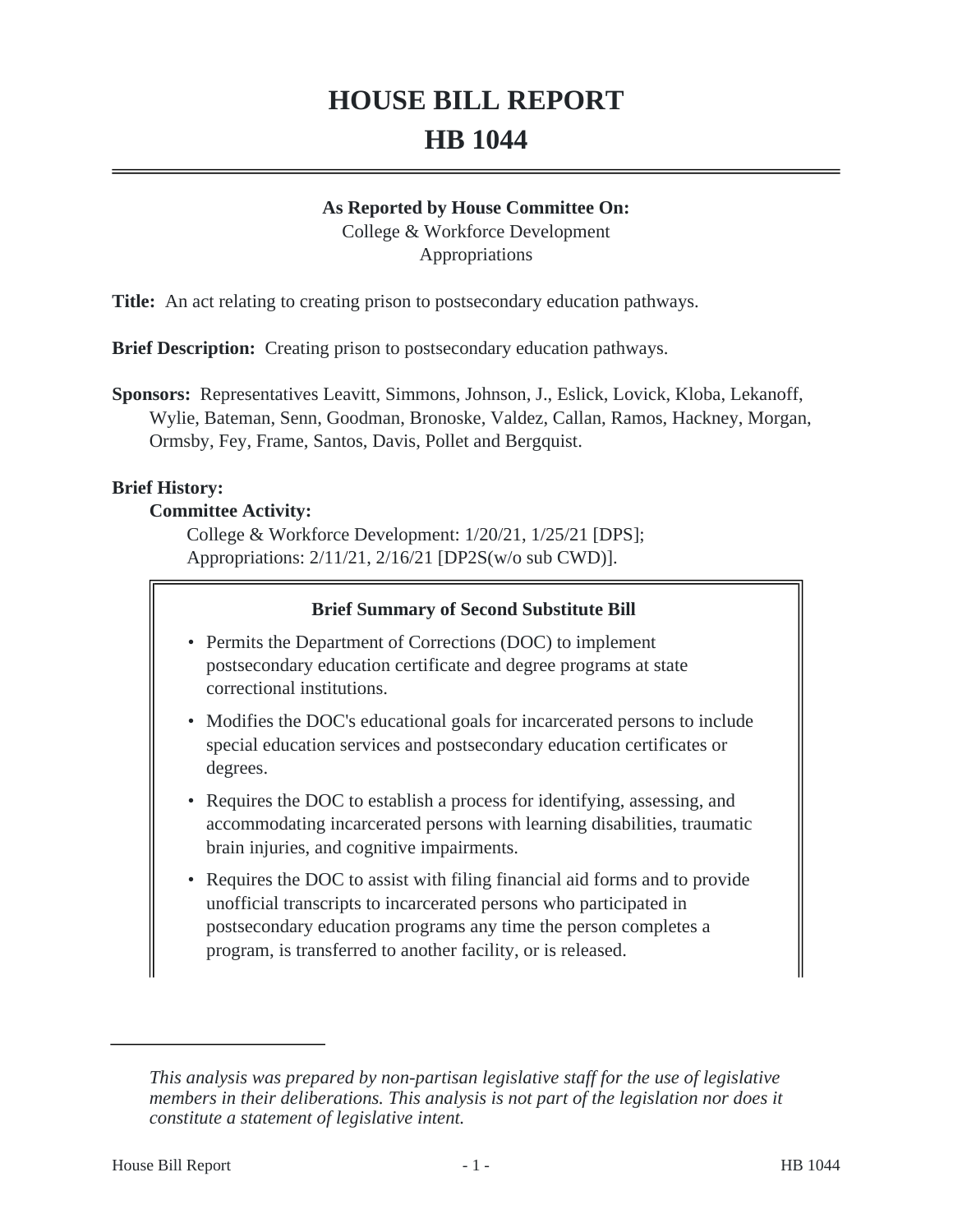- Requires the DOC to consider an incarcerated person's educational programming when considering transfers to other facilities and when releasing a person to their county of origin.
- Requires the Washington State Institute for Public Policy to study and report on enrollment, completion, and recidivism rates of incarcerated persons in the postsecondary education system post release.
- Requires an annual report from the DOC and other state agencies that includes a variety of data and information on incarcerated persons and postsecondary education.

# **HOUSE COMMITTEE ON COLLEGE & WORKFORCE DEVELOPMENT**

**Majority Report:** The substitute bill be substituted therefor and the substitute bill do pass. Signed by 12 members: Representatives Slatter, Chair; Entenman, Vice Chair; Leavitt, Vice Chair; Chambers, Ranking Minority Member; Jacobsen, Assistant Ranking Minority Member; Chandler, Hansen, Hoff, Paul, Pollet, Sells and Sutherland.

**Minority Report:** Do not pass. Signed by 1 member: Representative Kraft.

**Staff:** Megan Mulvihill (786-7304).

#### **Background:**

#### Individual Reentry Plans.

The Department of Corrections (DOC) is required to develop individual reentry plans for each incarcerated person under its jurisdiction except for those persons sentenced to life without the possibility of release, sentenced to death, and those subject to deportation. Individual reentry plans include: plans to maintain contact with family; a portfolio of the person's educational achievements, previous employment and work experience, and any training received; and a plan to facilitate reentry into the community that addresses education, employment, substance abuse treatment, mental health treatment, family reunification, and other needs.

#### The Department of Corrections' Educational Goals for Incarcerated Persons.

The DOC is required to offer certain education and work programs to persons incarcerated at a state correctional institution based on available funding and with the following goals, prioritized in the order listed:

- 1. the achievement of basic skills by obtaining a high school diploma or the equivalent;
- 2. the achievement of vocational skills necessary for work programs and to qualify for work upon release;
- 3. participation in additional work and education programs necessary to comply with an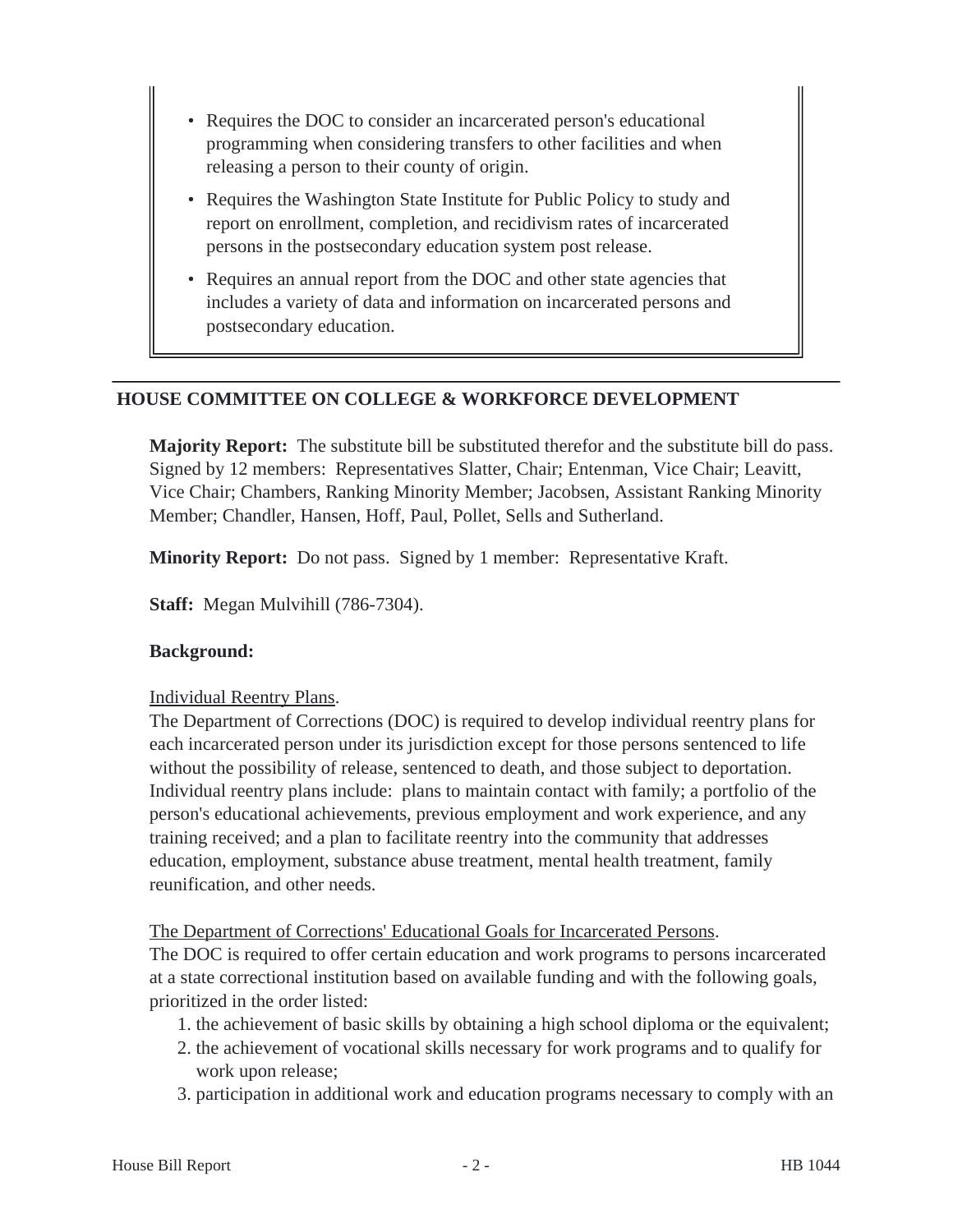individual reentry plan; and

4. participation in other appropriate vocational, work, or educational programs not necessary for compliance with an individual reentry plan, including associate degree programs.

If programming is provided for goals 1, 2, or 3, the DOC is responsible for the cost, including books, materials, and supplies. If programming is provided for goal 4, the incarcerated person is required to pay all or a portion of the cost, including books, fees, and tuition based on a DOC formula that correlates to the incarcerated person's average monthly income, available savings, and a prorated percent of the per-credit fee. A third party may pay the DOC directly for all or a portion of the programming costs aligned with the fourth goal.

# Associate Workforce Degree Programs at State Correctional Institutions.

In 2017 the DOC was authorized to implement associate workforce degree programs at state correctional institutions without specific funds being appropriated for that purpose. The associate workforce degree programs must be offered by an accredited community or technical college, college, or university designed to prepare incarcerated persons to enter the workforce. The DOC may select an incarcerated person to participate in a state-funded associate degree program based on priority criteria, including consideration of the following:

- persons within five years or less of release should be prioritized;
- the person does not already possess a postsecondary education degree; and
- the person's individual reentry plan includes participation in an associate degree program that is: (1) offered at their state correctional institution; (2) approved by the DOC as an eligible and effective postsecondary education degree program; and (3) is limited to an associate workforce degree.

Incarcerated persons who wish to participate in a state-funded associate degree program, but do not meet the priority criteria, must pay for the program themselves. Incarcerated persons sentenced to life without the possibility of release, sentenced to death, or subject to deportation under federal law are not allowed to participate in a state-funded associate degree program.

## County of Origin Discharge Considerations.

The DOC must determine which county is the appropriate residence for a person released to community custody. The DOC is prohibited from approving a residence that is not in the person's county of origin unless the DOC determines that returning to the county of origin would be inappropriate due to: any court-ordered condition of the person's sentence; victim safety concerns; negative influences on the person from within the community; or the location of family, other sponsoring persons, or organizations supporting the person.

## **Summary of Substitute Bill:**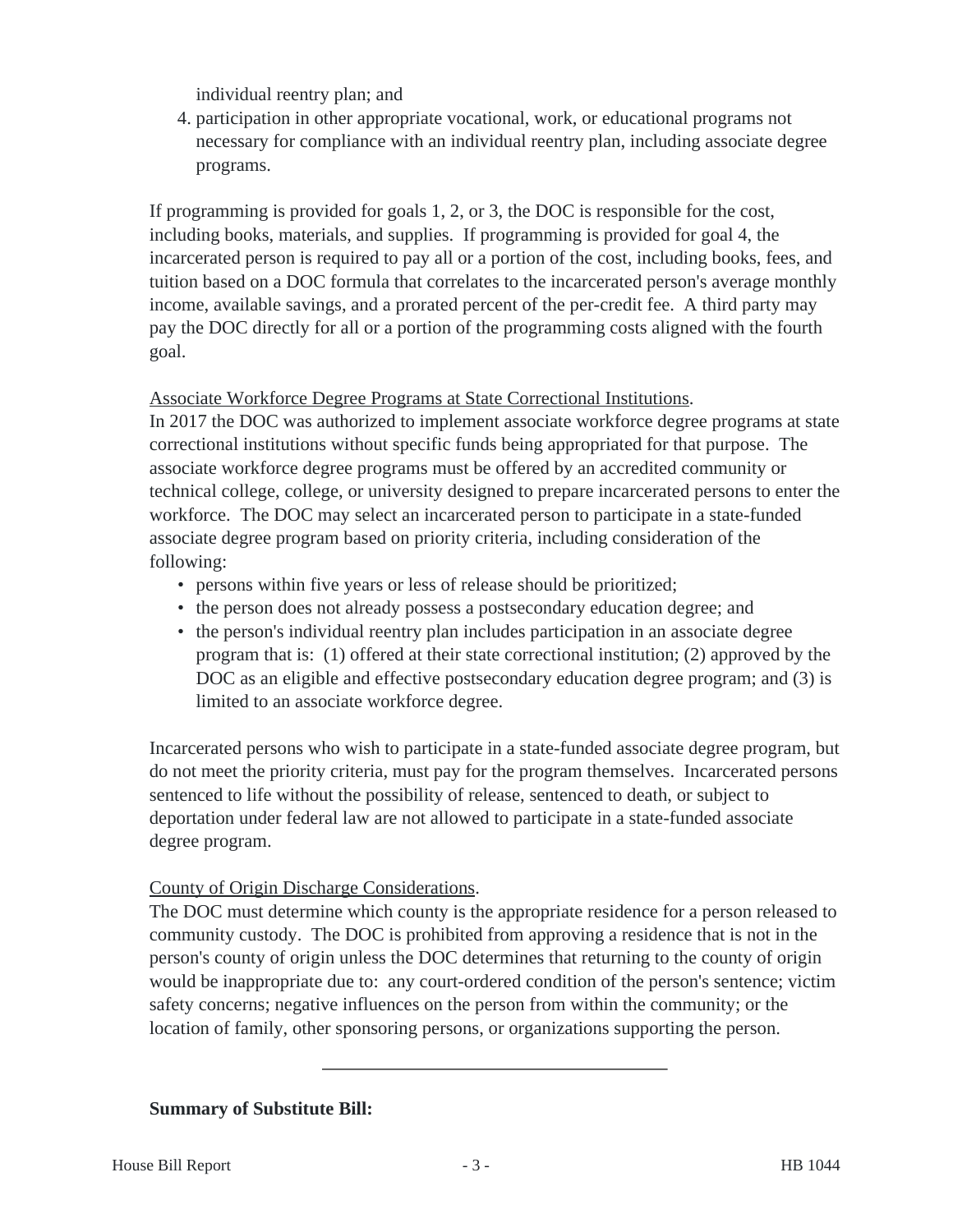The Department of Corrections' Educational Goals for Incarcerated Persons.

The DOC's educational goals for incarcerated persons are modified as follows:

- 1. the achievement of basic skills by obtaining a high school diploma or the equivalent, including achievement by those persons eligible for special education services pursuant to federal or state law;
- 2. the achievement of vocational skills necessary for work programs and to qualify for work upon release;
- 3. participation in additional work and education programs necessary to comply with an individual reentry plan, including special education services and postsecondary education certificate or degree programs; and
- 4. participation in other appropriate vocational, work, or educational programs not necessary for compliance with an individual reentry plan, including postsecondary education certificate or degree programs.

The DOC must establish a process for identifying and assessing incarcerated persons with learning disabilities, traumatic brain injuries, and other cognitive impairments to determine whether they require accommodations in order to effectively participate in educational programming, including General Educational Development (GED) tests and postsecondary education. The DOC must establish a process to provide accommodations to these persons.

# Postsecondary Education Programs at State Correctional Institutions.

The DOC's authority to implement associate workforce degree programs at state correctional institutions is expanded to postsecondary education certificate or degree programs, but is limited to no more than a bachelor's degree. In addition, priority consideration may be given to incarcerated persons within 10 years or less of release. Incarcerated persons sentenced to life without the possibility of release, sentenced to death, or subject to deportation may participate in a postsecondary education degree program if it is paid for by a third party. The DOC must assist incarcerated persons participating in statefunded postsecondary education with filing a Free Application for Federal Student Aid (FAFSA) or the Washington Application for State Financial Aid (WASFA).

The DOC is required to provide incarcerated individuals who participated in postsecondary education programs with a copy of their unofficial transcript any time the person completes a postsecondary education program, is transferred to a different facility, or is released. This copy must be provided at no cost to the individual.

## Tuition Fees.

Standard tuition fees charged at public institutions of higher education do not apply to persons incarcerated under the DOC who participate in credit-eligible postsecondary education if the expenses are funded by non-tuition resources, such as grants, contracts, and donations.

County of Origin Discharge Considerations.

Upon release, the DOC must consider an incarcerated person's return to their county of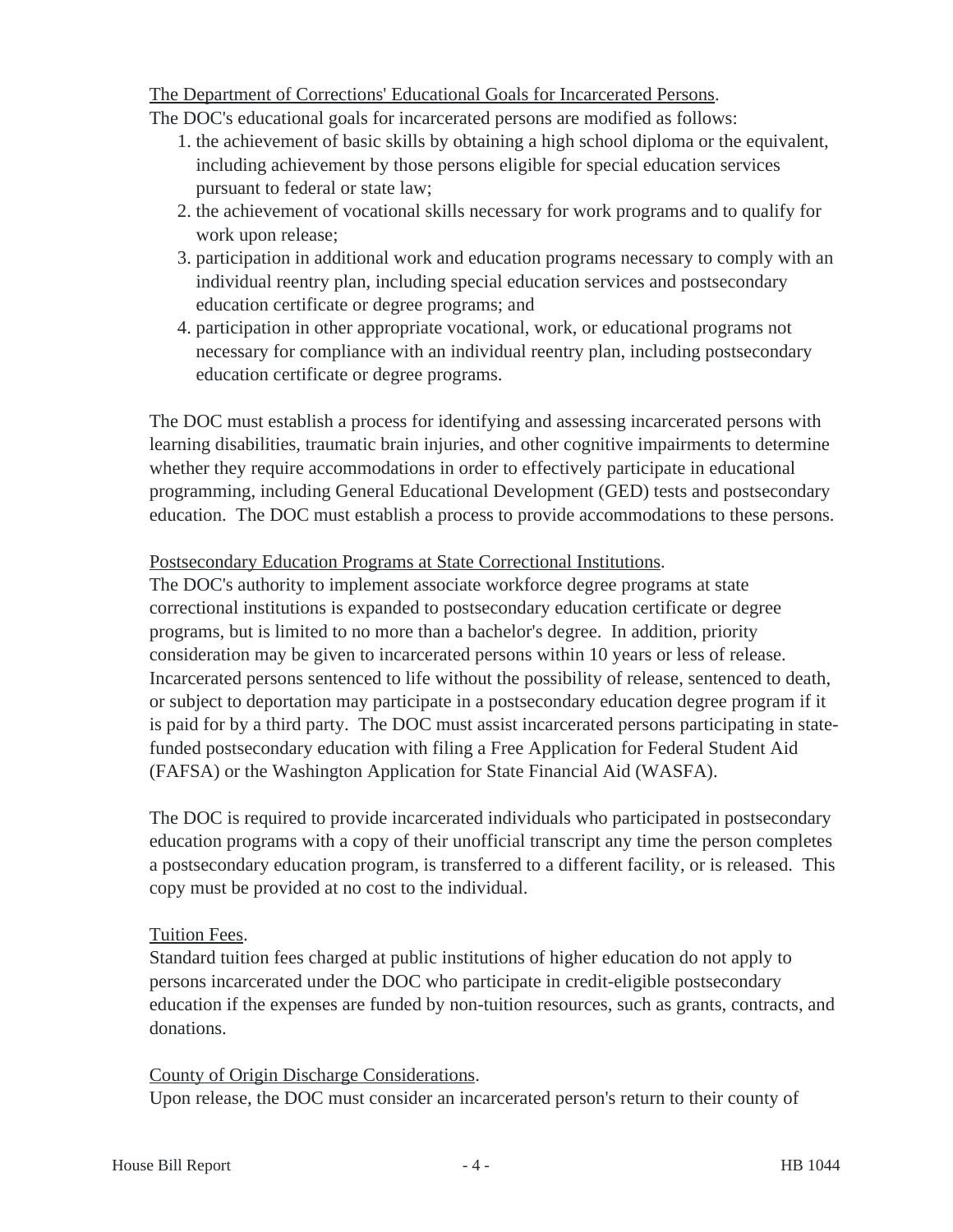origin to be inappropriate if the person is enrolled in an educational program that cannot be completed in their county of origin, unless there are victim safety concerns.

# Transfers of Persons Incarcerated at Correctional Facilities.

When determining whether to transfer an incarcerated person to a different in-state facility, the DOC is required to consider whether the person is enrolled in a vocational or educational program, including programs operated by approved outside providers, which cannot be continued at the receiving facility.

# Washington State Institute for Public Policy Study.

The Washington State Institute for Public Policy (WSIPP) must study recidivism, enrollment, and completion rates of incarcerated persons in the postsecondary education system post-release. The DOC, the Washington Student Achievement Council (WSAC), the Education Research and Data Center, and the State Board for Community and Technical Colleges (SBCTC) must provide the data necessary to complete the study. The study's findings are to be published in two reports, a preliminary report due October 1, 2024, and a final report due October 1, 2027. The WSIPP study must include:

- patterns and effects on post-release enrollment and participation in the community and technical college sector by individuals who, while incarcerated, participated in postsecondary education;
- differential outcomes for individuals participating in different types of postsecondary education courses, certificates, and degree programs;
- changes in enrollment and completion of postsecondary education courses, certificate programs, and degree programs due to the expansion in postsecondary education programming; and
- recidivism outcomes other than incarceration for those individuals who participated in postsecondary education while incarcerated.

State Agency Report on Postsecondary Education Programs and Incarcerated Persons. The DOC, SBCTC, WSAC, and Washington Statewide Reentry Council, in collaboration with an organization representing the presidents of the public four-year institutions of higher education, must report to the committees of the Legislature with oversight over higher education and correctional matters, by December 1, 2021, and annually thereafter. The report must strive to include the voices of current or formerly incarcerated individuals, and must include the following:

- a review, disaggregated by demographics, of the number of incarcerated persons served and not served in the DOC's postsecondary education system, the number of persons leaving the DOC's custody after a minimum of one year without a high school equivalency certificate, and the number of persons released without any postsecondary education;
- a review of the DOC's identification and assessment of incarcerated persons with learning disabilities, traumatic brain injuries, and other cognitive impairments or disabilities that affect their ability to participate in educational programming, and the barriers to the identification and assessment of these persons with recommendations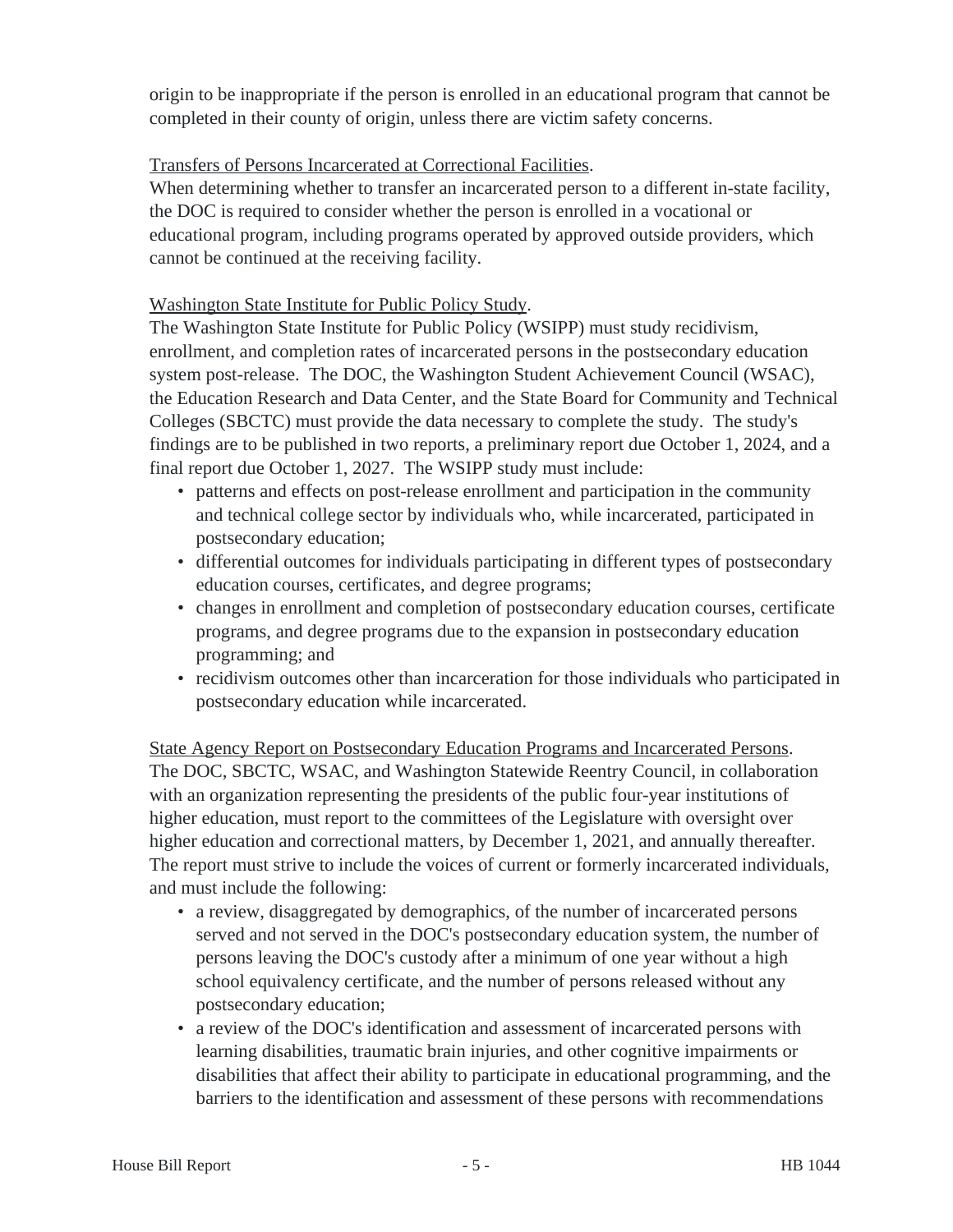to improve;

- identification of issues related to ensuring that credits earned in credit-bearing courses are transferable, including a breakdown of both transferable and nontransferable credits awarded;
- a review of transfer policies, including the identification of barriers or challenges, in order to create recommendations to ensure the seamless transfer of incarcerated persons to postsecondary educational institutions;
- the number of persons participating in correspondence courses and the completion rates, disaggregated by demographics;
- an examination of the collaboration between correctional facilities, educational programs, and the postsecondary educational institutions, with the goal of clearly defining roles and responsibilities; and
- a review of partnerships with nonprofit organizations at state correctional facilities that provide postsecondary education programs and reentry services.

# **Substitute Bill Compared to Original Bill:**

The substitute bill made five changes. First, references to "offender," "inmate," and "prisoner" were all changed to "incarcerated individual." Second, the WSIPP study's intent and scope was modified. One modification limits the post-release data analysis to the community and technical college system. Additionally, the WSIPP study must be divided into a preliminary and final report. Third, the DOC is required, rather than permitted, to assist incarcerated individuals participating in postsecondary education with the filing of a FAFSA or WASFA. Fourth, the DOC lead state agency report must strive to include the voices of current or formerly incarcerated individuals. Lastly, Washington state-approved pre-apprenticeship programs are included as eligible postsecondary education programs.

## **Appropriation:** None.

**Fiscal Note:** Available. New fiscal note requested on January 25, 2021.

**Effective Date of Substitute Bill:** The bill takes effect 90 days after adjournment of the session in which the bill is passed.

## **Staff Summary of Public Testimony:**

(In support) Education is one of the most effective tools to create a transformative impact on a person's life, on prison culture, and on recidivism. Incarcerated individuals who participate in postsecondary education have greater rates of employment and reduced recidivism rates. Robust re-entry programs are essential for safety. These programs help save tax dollars and increase public safety. For every dollar spent by the state, there are \$20 in savings. Education increases the chance that these individuals become taxpayers who can support their families. A lack of education has an impact on society. An individual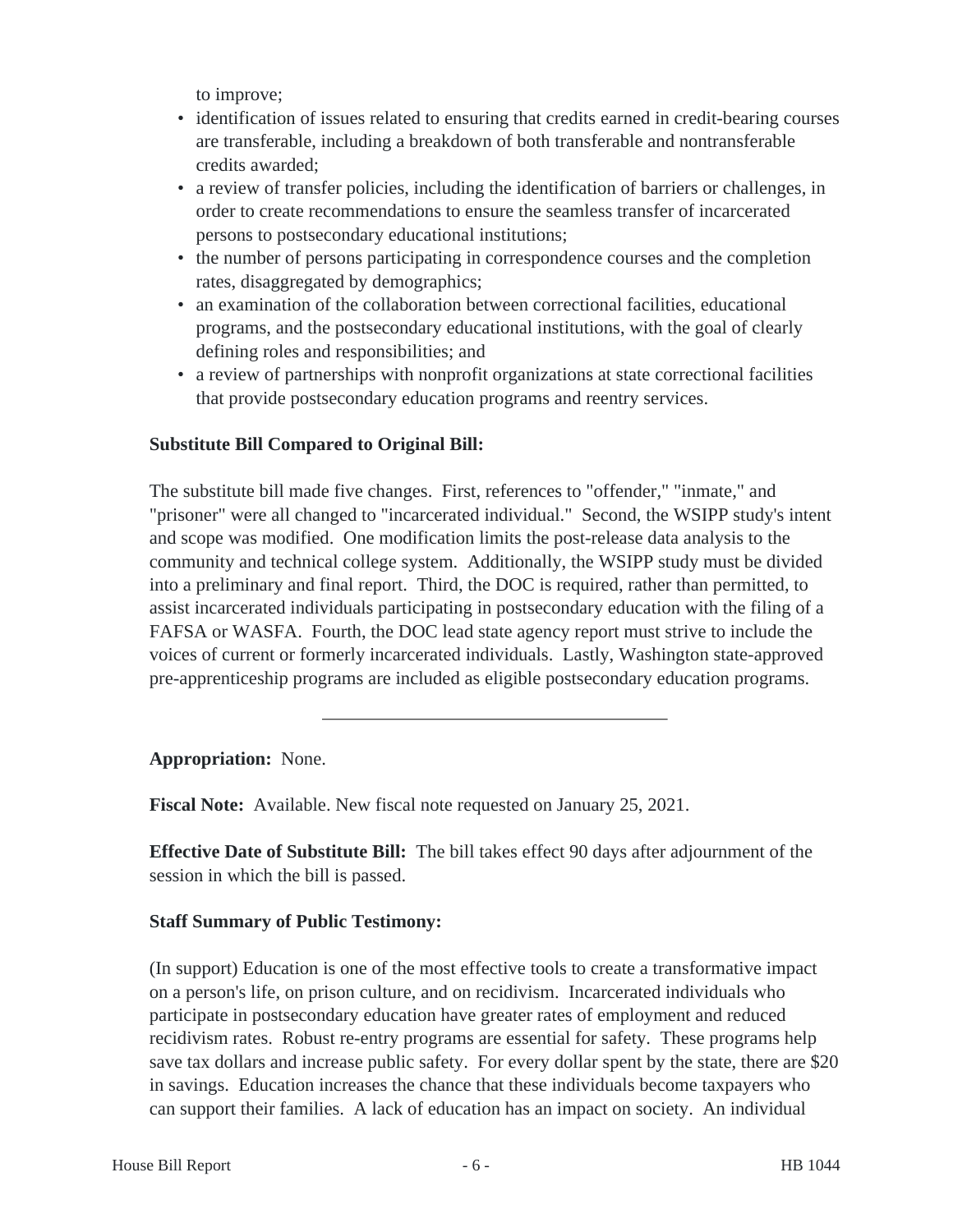who enters a low-wage job is likely to stay low-income. Children who see their family members take education seriously also take education seriously. Postsecondary education can break generational poverty, and a successful transition into the community is something everyone can support.

This expansion recognizes the importance of academic degrees and that every student should have a choice. Students would not be limited by the five associate workforce degrees that are currently offered. This especially impacts women. Some individuals currently pay tuition for an out-of-state correspondence course because there are no in-state options available. Educational choice is important because you never know the path someone will take in the future. It can take 10 years to get a four-year degree while incarcerated so the expansion to allow those within 10 years of release to participate in postsecondary education is appreciated. There's a difference between legislating outcomes versus opportunities. There are a number of folks who go into the correctional system wanting change. It is inhumane to further punish people who have served their time by limiting their opportunities.

There is research about some interventions, but not a lot on educational interventions. The WSIPP study must examine these effects and is complimentary to a study at the University of Washington. Programs with small effects can still pass the cost-benefit analysis test and pay for themselves. Section 8 of the bill directs several state agencies to review vital information for policy makers to leverage resources and achieve shared goals.

Incarcerated individuals deserve better assessments and tools to determine what special accommodations they need. There are many who struggle with learning disabilities. Incarcerated students need wrap-around supports. Many of the obstacles to reach graduation are removed with this bill, but there are still many obstacles for individuals with disabilities.

While supportive of education services, the DOC needs additional funding to expand education. There are also concerns about incarcerated students using all of their Federal Pell or Washington College Grants while incarcerated and exhausting their financial aid for future education.

## (Opposed) None.

**Persons Testifying:** Representative Leavitt, prime sponsor; Noel Vest, Stanford University; Dan Goldhaber; Joyce Oswald; Adrienne Stuart, Washington State Developmental Disabilities Council; Shane Sweetman and Travis Trumbly, Centralia College at Cedar Creek Corrections Center; Alex Hur, Statewide Poverty Action Network; Pat Seibert-Love, Washington State Board for Community and Technical Colleges; Loretta Taylor, Department of Corrections; Eileen Aparis and Jennifer Pritchard, Seattle Goodwill; Russell Brown, Washington Association of Prosecuting Attorneys; JoAnn Taricani, University of Washington; Erin Lynam, Grays Harbor College; Dirk van Velzen, Prison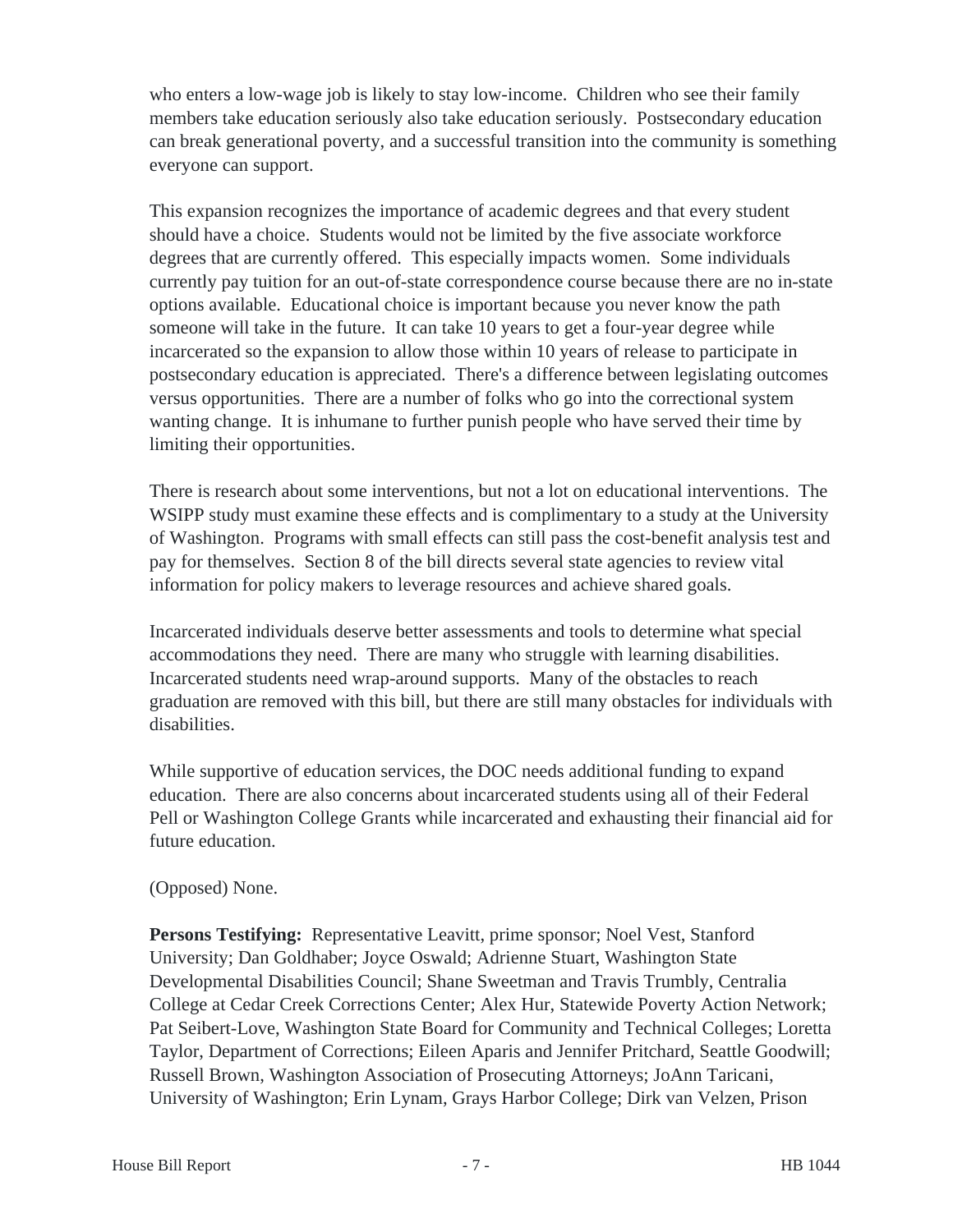Scholar Fund; Jenny Iredale, Olympic Personal Growth; Melissa Kulczyk, Carpenters Union Local 129; Noreen Light; Carolina Landa; and Sam Locke.

## **Persons Signed In To Testify But Not Testifying:** None.

## **HOUSE COMMITTEE ON APPROPRIATIONS**

**Majority Report:** The second substitute bill be substituted therefor and the second substitute bill do pass and do not pass the substitute bill by Committee on College  $\&$ Workforce Development. Signed by 31 members: Representatives Ormsby, Chair; Bergquist, Vice Chair; Gregerson, Vice Chair; Macri, Vice Chair; Chambers, Assistant Ranking Minority Member; Corry, Assistant Ranking Minority Member; MacEwen, Assistant Ranking Minority Member; Boehnke, Caldier, Chopp, Cody, Dolan, Dye, Fitzgibbon, Frame, Hansen, Harris, Hoff, Jacobsen, Johnson, J., Lekanoff, Pollet, Rude, Ryu, Schmick, Senn, Springer, Steele, Stonier, Sullivan and Tharinger.

**Minority Report:** Without recommendation. Signed by 2 members: Representatives Stokesbary, Ranking Minority Member; Chandler.

**Staff:** Yvonne Walker (786-7841).

# **Summary of Recommendation of Committee On Appropriations Compared to Recommendation of Committee On College & Workforce Development:**

A provision is removed that required the Department of Corrections (DOC) to assist incarcerated individuals participating in state-funded postsecondary education with filling out a federal or state financial aid form, and instead requires the DOC to work with the State Board for Community and Technical Colleges to develop a plan to do this. A null and void clause was added, making the bill null and void unless funded in the budget.

## **Appropriation:** None.

**Fiscal Note:** Available.

**Effective Date of Second Substitute Bill:** The bill takes effect 90 days after adjournment of the session in which the bill is passed. However, the bill is null and void unless funded in the budget.

## **Staff Summary of Public Testimony:**

(In support) Postsecondary education is essential to employment and it changes prison culture from punitive to rehabilitative. However, there are currently barriers to providing postsecondary education in incarceration facilities, such as it is only available to offenders that are within five years of release. It is essential to increase postsecondary education as it